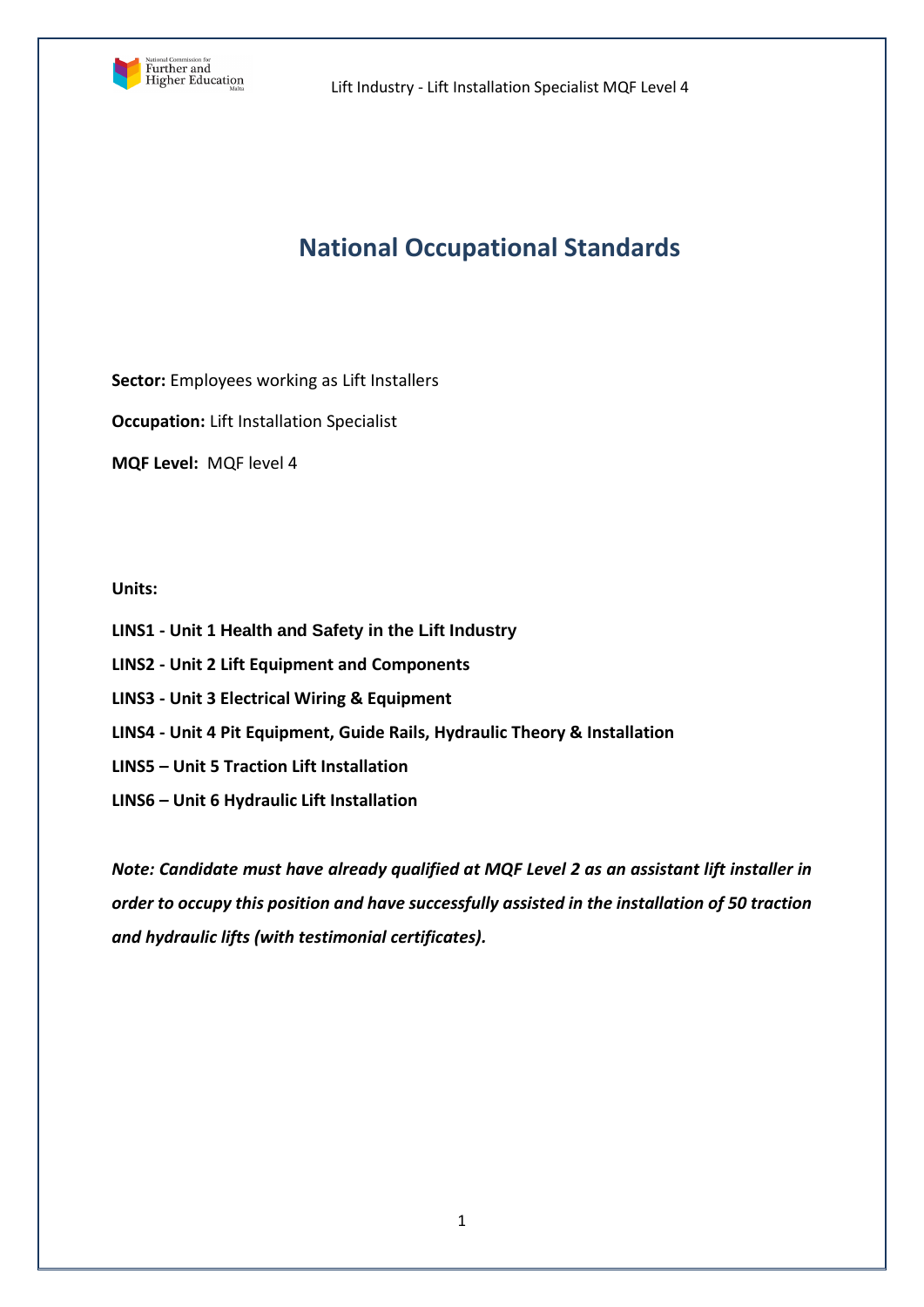

# **LINS1 Unit 1: Health and Safety in the Lift Industry**

This unit lists the knowledge and skills needed by a person holding this position to carry out work in compliance with health and safety requirements. Upon completion of this unit, the person carrying out this work will possess the necessary knowledge and skills to follow health and safety procedures which ensure that their actions do not create health and safety risks to self or others.

#### **Performance Criteria**

The candidate must have the necessary knowledge and skills to:

- 1. Deal with hazard and risk in a lift installation context
- 2. Deal with associated hazards while carrying out installations, maintenance and fault diagnosis on lifts
- 3. Be responsible for utilising personal protective equipment (PPE) that one needs to use for measuring and setting out activities and electrical installations
- 4. Ensure to take specific safety precautions that are to be taken before and during installation to reduce typical risk
- 5. Deal with hazards associated with the tools and equipment used, and how they can be minimised
- 6. Comply with the procedures that are to be carried out before starting work on the installation including any specific legislation, regulations or codes of practice for the activities, equipment or materials
- 7. Comply with health and safety regulations when manually handling heavy loads and carrying techniques
- 8. Collaborate with co-workers by using effective communication methods and skills that facilitate safety in lift installation
- 9. Collaborate with qualified personnel on tasks related to the safe isolation of electrical components
- 10. Deal with safety components of lifts correctly
- 11. Ensure that one handles *hazardous materials* on a work site correctly and disposes of such materials in accordance with health and safety procedures
- 12. Ensure that one implements safety precautionary measures that are required when one is working at heights and scaffold system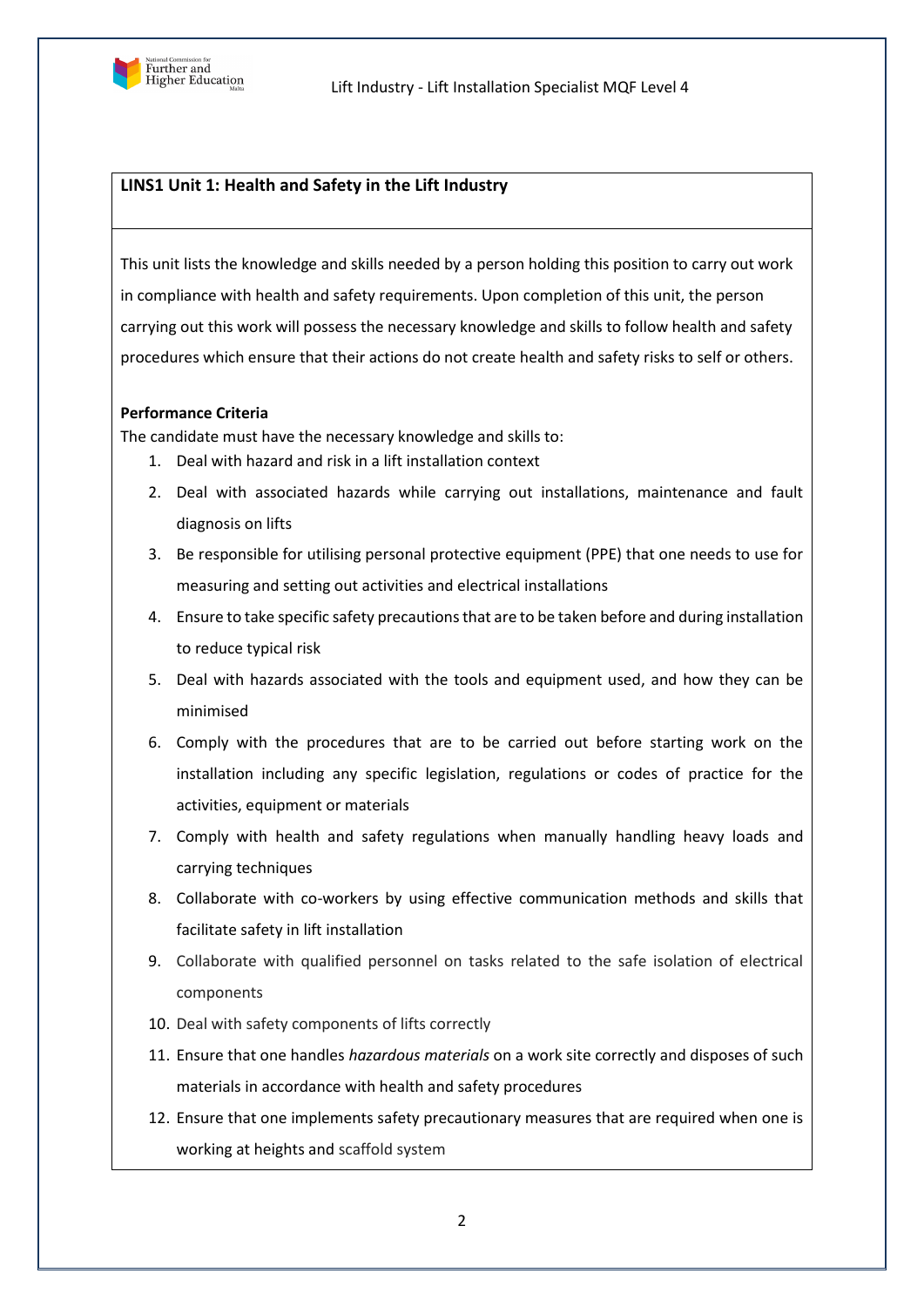

- 13. Collaborate with qualified personnel to safely isolate services during installation to provide safe access and working arrangements for the installation area
- 14. Ensure that the work area is safe and free from foreign objects and debris
- 15. Collaborate with qualified personnel to connect equipment to power supplies
- 16. Ensure that one immediately informs designated personnel of problems that cannot be resolved
- 17. Carry out lift isolation and lock-off procedure

## **Required Knowledge**

The Lift Installation Specialist must know and explain:

- 1. Their responsibilities under the Occupational Health and Safety Act
- 2. What constitutes hazards and risks in a lift installation
- 3. The hazards associated whilst carrying out installations
- 4. The personal protective equipment (PPE) that one needs to use for measuring and setting out activities and electrical installations
- 5. The specific safety precautions that are to be taken before and during installation
- 6. The hazards associated with the tools and equipment used, and how they can be minimised
- 7. The procedures to be carried out before starting work on the installation including any specific legislation, regulations or codes of practice for the activities, equipment or materials
- 8. How to apply correct manual lifting and carrying techniques
- 9. And communication methods and skills that facilitate safety in lift installation
- 10. On how to identify and operate safely electrical isolating components under supervision
- 11. Safety components for lifts
- 12. How the various *hazardous materials* on a work site should be correctly handled and disposed of in accordance with health and safety procedures
- 13. The safety precautionary measures required when working at heights or on a scaffold system
- 14. On how to assist qualified personnel on how to safely isolate services during installation, in order to provide safe access and working arrangements for the installation area
- 15. On how to leave the work area in a safe condition and free from foreign objects and debris
- 16. On how to assist qualified personnel to connect equipment to power supplies
- 17. The isolation and lock-off procedure.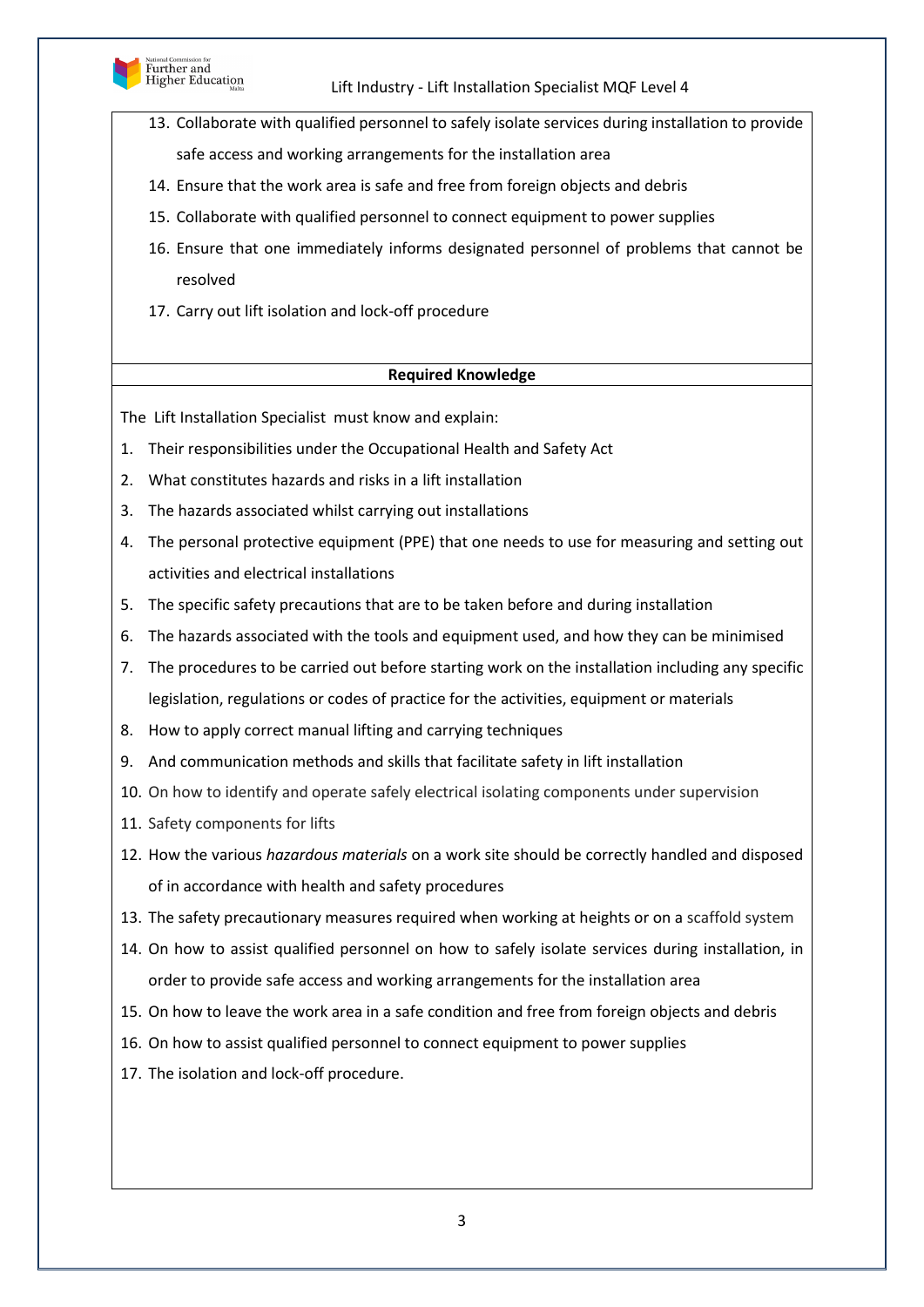

#### **Required Skills**

The Lift installation Specialist must be able to:

- 1. List the associated hazards whilst carrying out installations and take the necessary precautions
- 2. Source personal protective equipment (PPE) that one needs to use
- 3. Apply specific safety precautions that are to be taken before and during installation
- 4. Select and safely use the tools and equipment required for the lift installation
- 5. Apply the correct procedures before starting work on the installation including any specific legislation, regulations or codes of practice for the activities, equipment or materials
- 6. Select and apply the correct manual lifting and carrying techniques
- 7. Apply effective communication methods and skills that facilitate safety in lift installation
- 8. Identify and operate safely electrical isolating components under supervision
- 9. Show how safety components for lifts work
- 10. Demonstrate how the various *hazardous materials* on a work site should be correctly handled and disposed of in accordance with health and safety procedures
- 11. Apply safety precautionary measures required when working at heights and on scaffold system
- 12. Practice safe isolation of services during installation to provide safe access and working arrangements for the installation area
- 13. Prepare the work area to create a safe working environment, that is free from foreign objects and debris
- 14. Demonstrate how to assist qualified personnel in connecting equipment to power supplies
- 15. Identify the isolation and lock-off procedures whilst assisting qualified personnel.
- 16. Discuss best practice that facilitates collaboration with team members in an installation
- 17. Identify various *hazardous materials* on a work site and how they can be correctly handled and disposed of in accordance to health and safety procedures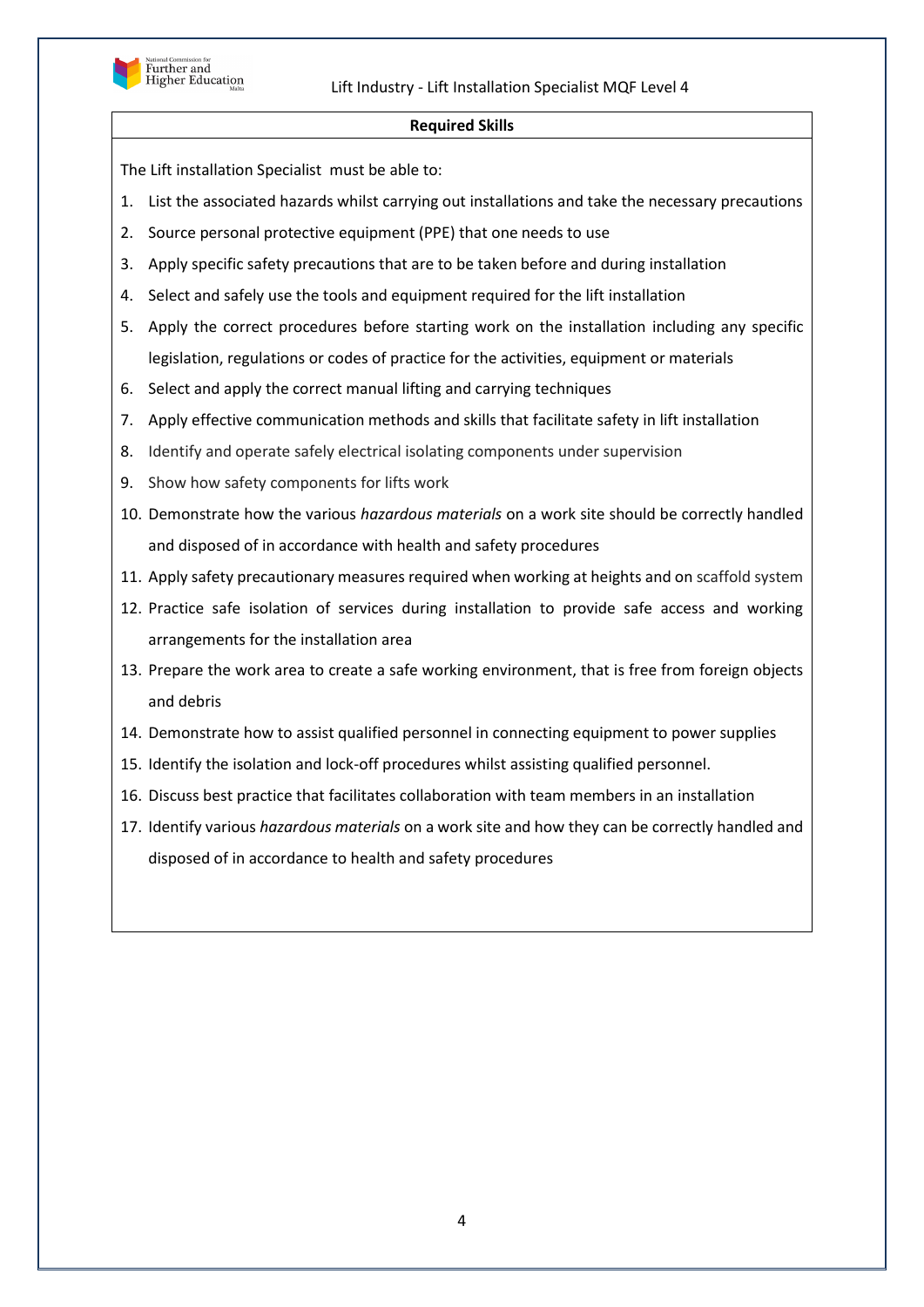

# **LINS2 - Unit 2 Lift Equipment & Components**

This unit lists the knowledge and skills needed by a person holding this position to carry out work in the installation of lifts.

#### **Performance Criteria**

The candidate must have the necessary knowledge and skills to:

- 1. Assemble "machine room" equipment
- 2. Collaborate to install lift machinery according to instructions and guidelines
- 3. Assemble machine room accessories & installation
- 4. Extract information from drawings and specifications to prepare the installation
- 5. Carry out and delegate tasks in the lift installation according to drawings and specifications
- 6. Assemble hoist way equipment according to drawings, specifications, lift standards and instructions
- 7. Install car & counterweight assemblies
- 8. Install car & counterweight assemblies
- 9. Install wire ropes & roping
- 10. Install top of car equipment
- 11. Install operating fixtures
- 12. Install doors & door equipment
- 13. Understand and explain how the lift installation requirements conform to applicable lift standards
- 14. Check the operations of the lift doors
- 15. Resolve installation problems.
- 16. Carry out isolation and lock-off procedures
- 17. Carry out the commissioning of a lift
- 18. Assist the Notified Body during the final examination of a lift
- 19. Carry out handover requirements for the placing into service of a lift

#### **Required Knowledge**

The Lift installation Specialist must know and explain:

- 1. The methodology used in the process of assembly when installing lifts
- 2. On how to install the lift machinery according to manufacturer's instructions and guidelines
- 3. The lift accessories, their properties according to the process of assembly when installing lifts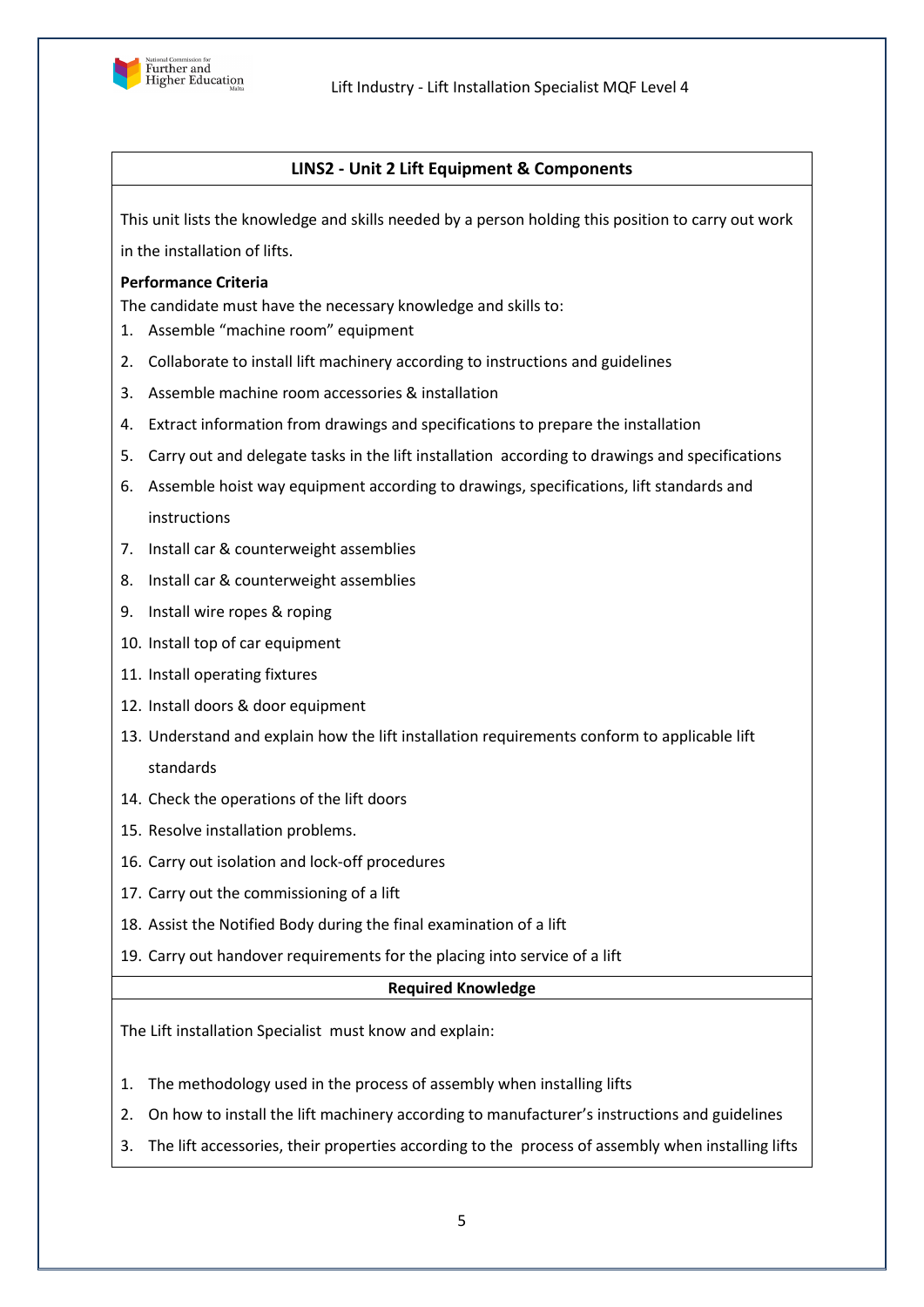

Further and<br>Higher Education

## Lift Industry - Lift Installation Specialist MQF Level 4

- 4. What is the required information to be extracted from installation drawings and specifications in order to prepare for the installation
- 5. The process of assembling the lift hoist way equipment such as guide rails, buffers, limit switches and sills according to the drawings and specifications
- 6. The procedure of how the car & counterweight are assembled and installed
- 7. The procedure of how the wire ropes & roping are installed
- 8. The steps of how to wire the lift control system
- 9. The prescribed order of how doors & door equipment are installed
- 10. On how to obtain the correct measurements in preparation to ensure shafts have the correct clearances
- 11. On how to verify the operation of the lift with manufacturer's instructions and carry out commissioning procedures
- 12. The work / procedures required by the Notified Body during final examination
- 13. The handover procedures

## **Required Skills**

The Lift installation Specialist must be able to:

- a. Assemble "machine room" equipment for MRL and hydraulic lift installations
- b. Install lift machinery according to manufacturer's instructions
- c. Assemble all the lift hoist way equipment such as guide rails, buffers, limit switches and sills according to the drawings and specifications
- d. Extract information from installation drawings and take correct measurements in preparation, to ensure shafts have the correct clearances
- e. Install car & counterweight assemblies
- f. Install wire ropes & roping
- g. Install top of car equipment
- h. Install operating fixtures
- i. Install doors & door equipment
- j. Understand and ascertain the lift installation requirements conforms to applicable lift standards
- k. Discuss with co-workers in a lift installation context
- l. Propose ways of how to assemble the type of lift to be installed
- m. Carry out the commissioning of the lift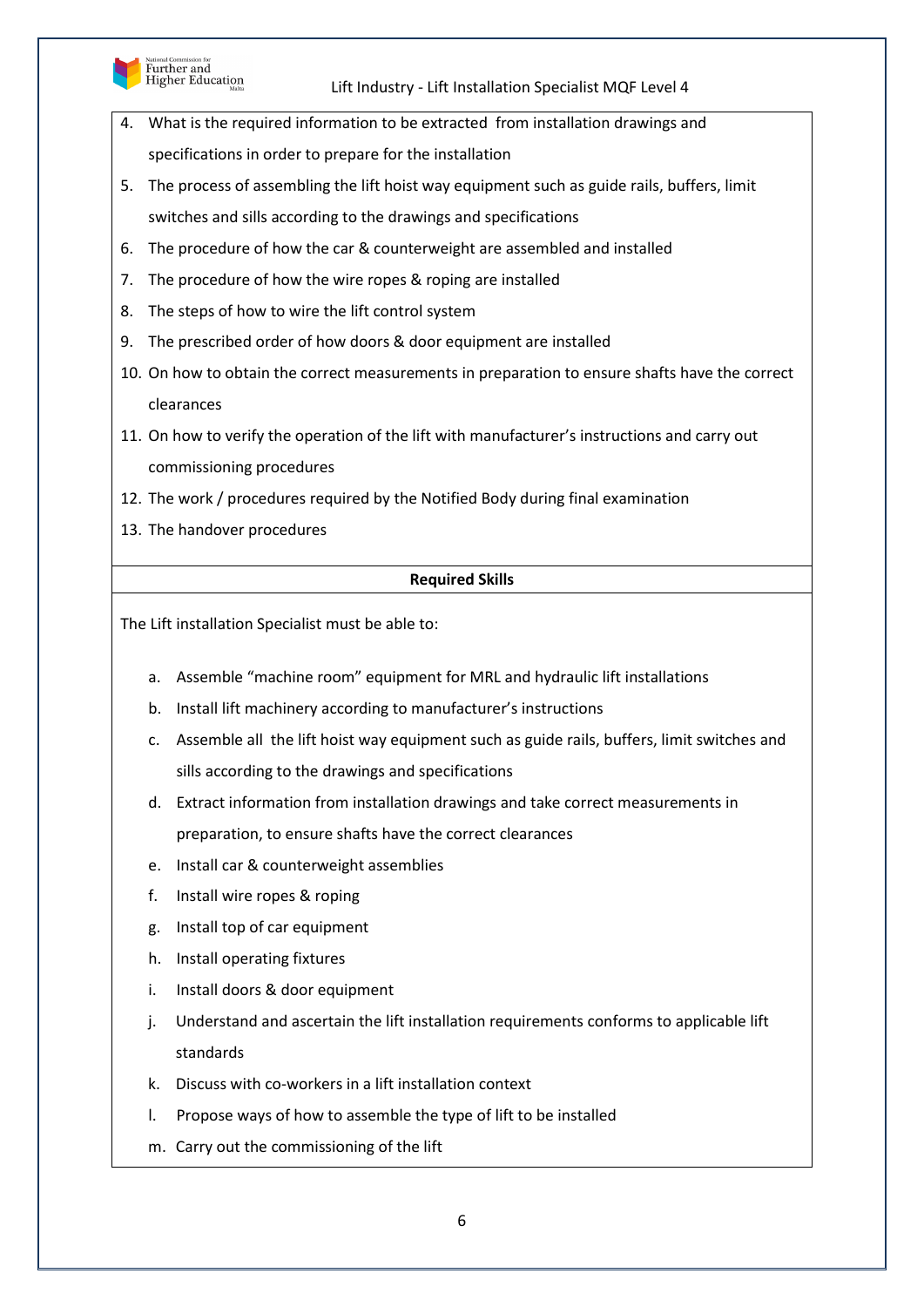

- n. Prepare lift for the final examination by a Notified Body
- o. Explain and provide all the information to the end user of the lift handover procedures.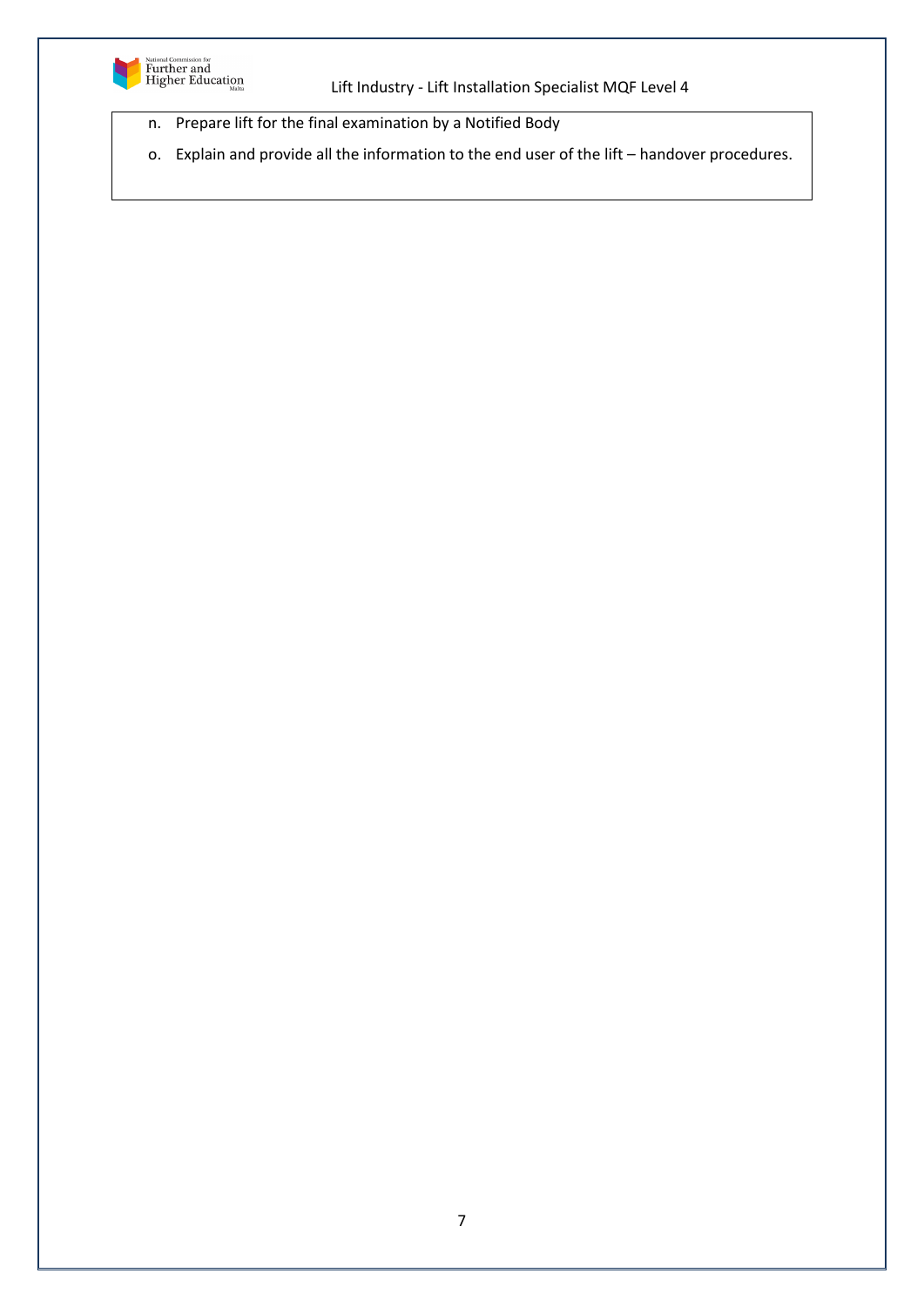

## **LINS3 - Unit 3 Electric Wiring & Equipment**

This unit lists the knowledge and skills needed by a person holding this position to carry out the electrical wiring and installation of the various electrical components required for the installation of a lift. Upon completion of this unit, the person carrying out this work will possess the necessary knowledge to understand the theory and carry out the necessary electrical work for the completion of a lift installation.

## **Performance Criteria**

The candidate must have the necessary knowledge and skills to:

- 1. Comply with the relevant electrical concepts in lift installation
- 2. Collaborate on the planning & installation of electrical wiring and components when installing lifts
- 3. Collaborate to run and connect motor room & hoist way wiring as instructed
- 4. Collaborate to set up for conduit connections & conductor installation as instructed
- 5. Collaborate by using the appropriate methods of installing the travelling cable
- 6. Collaborate when installing piping & wiring of car enclosure
- 7. Comply with the set procedures and follow instructions when powering up equipment

#### **Required Knowledge**

The Lift Installation Specialist must know and explain:

- 1. The electrical concepts relevant to a lift installation
- 2. The process and procedures when planning & installing electrical wiring and components for a lift installation
- 3. The steps one takes to run and connect MRL traction motor assemblies & hoist way wiring
- 4. On how to set up conduit connections & conductor installation including the planning, preparing and installing the travelling cable
- 5. The steps required to install wiring of car enclosure
- 6. The sequence and the process of powering up equipment.

#### **Required Skills**

The Lift installation Specialist must be able to:

- 1. Apply the relevant electrical concepts in lift installation
- 2. Plan & install the electrical wiring of the lift components
- 3. Run and connect motors
- 4. Set up conduit connections & conductor installation as instructed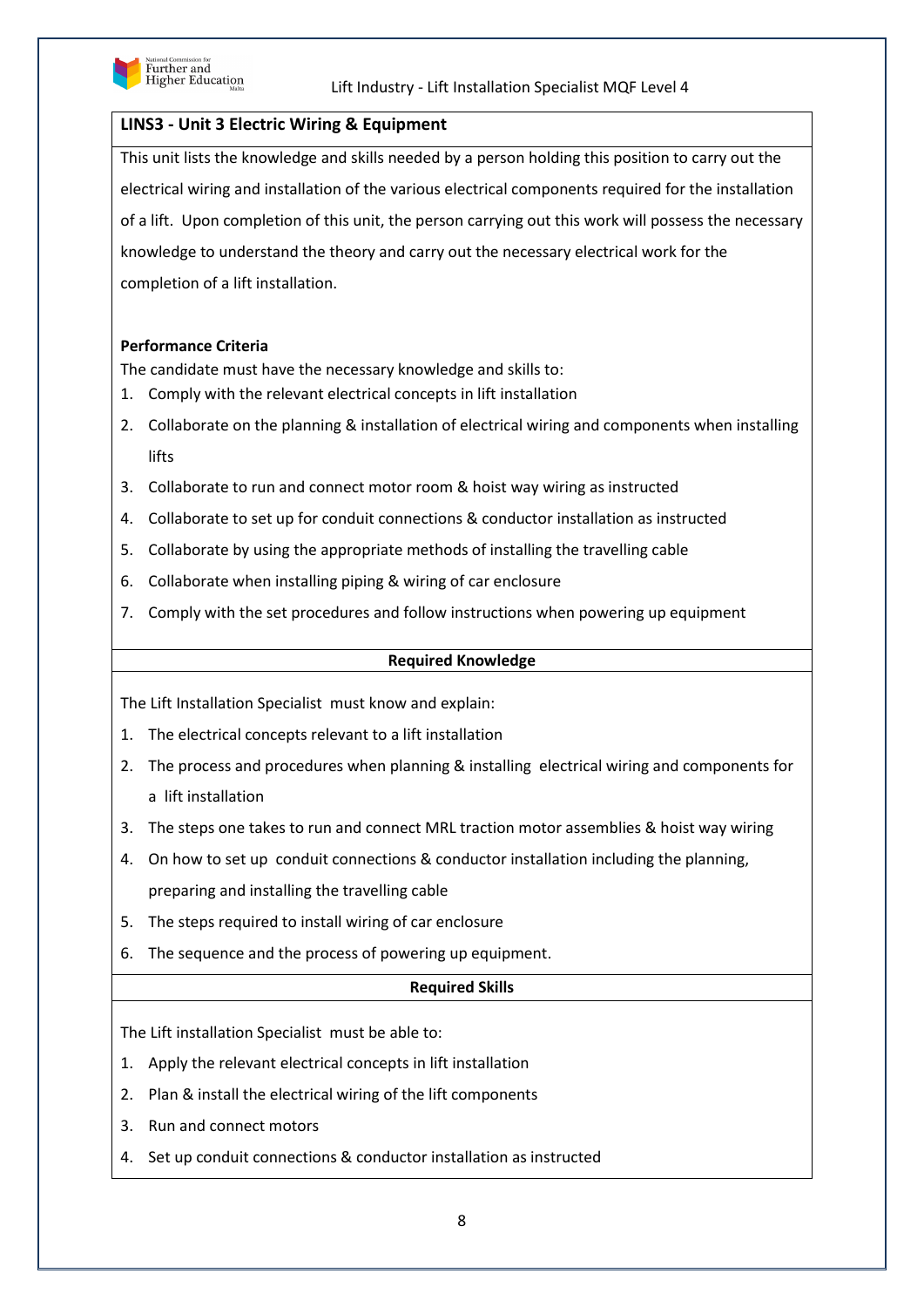

- 5. Plan and install the travelling cable
- 6. Apply the correct methods and install the piping & wiring of car enclosure
- 7. Carry out the set-up procedures and provide instructions when powering up equipment.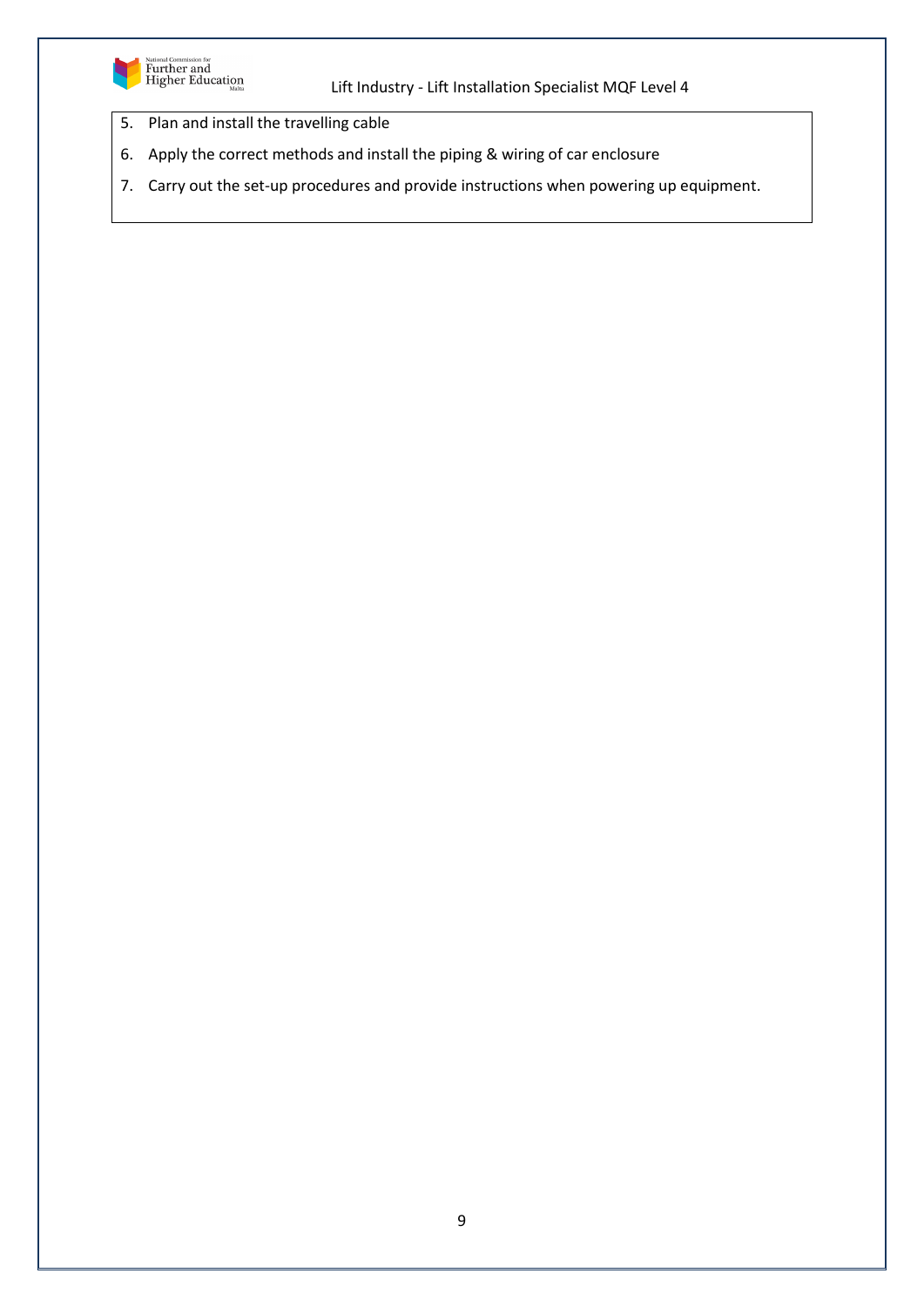

## **LINS4 - Unit 4 Pit Equipment, Guide rails, Hydraulic Theory & Installation**

This unit lists the knowledge and skills needed by a person holding this position to understand the various functions of the mechanical parts required for the installation of a lift. Upon completion of this unit, the person carrying out this work will possess the necessary knowledge to understand the function and the installation of various mechanical components.

#### **Performance Criteria**

- 1. Full detailed working knowledge of the applicable lift standards for the installation of lifts
- 2. Full working knowledge of test carried out on lifts
- 3. Assemble all pit equipment according to technical drawings
- 4. Collaborate to ensure that the pit construction is level and corresponding to technical drawings
- 5. Carry out tasks for the installation of the buffers with according to technical drawings
- 6. Collaborate to install governor rope tension pulleys
- 7. Collaborate for the installation of compensating equipment
- 8. Collaborate to install deflector pulleys
- 9. Collaborate to install limit switches
- 10. Comply with the instructions to install safety switches
- 11. Carry out tasks of installing guide rails following technical drawings
- 12. Collaborate to install guide rail construction
- 13. Collaborate to plumb the hoist way
- 14. Collaborate to install guide rail-brackets, fastenings & settings
- 15. Comply by using the appropriate tools and follow approved methods when guide rail gauging, aligning & filing
- 16. Collaborate when installing hydraulic components in machine room and hoist way
- 17. Collaborate when installing the hydraulic ram
- 18. Collaborate when installing & piping the power unit.

#### **Required Knowledge**

The Lift Installation Specialist must know and explain:

- 1. How to assemble all pit equipment according to technical drawings and in conformity to applicable standards
- 2. How to ensure that the pit construction is level and corresponding to technical drawings and in conformity to applicable standards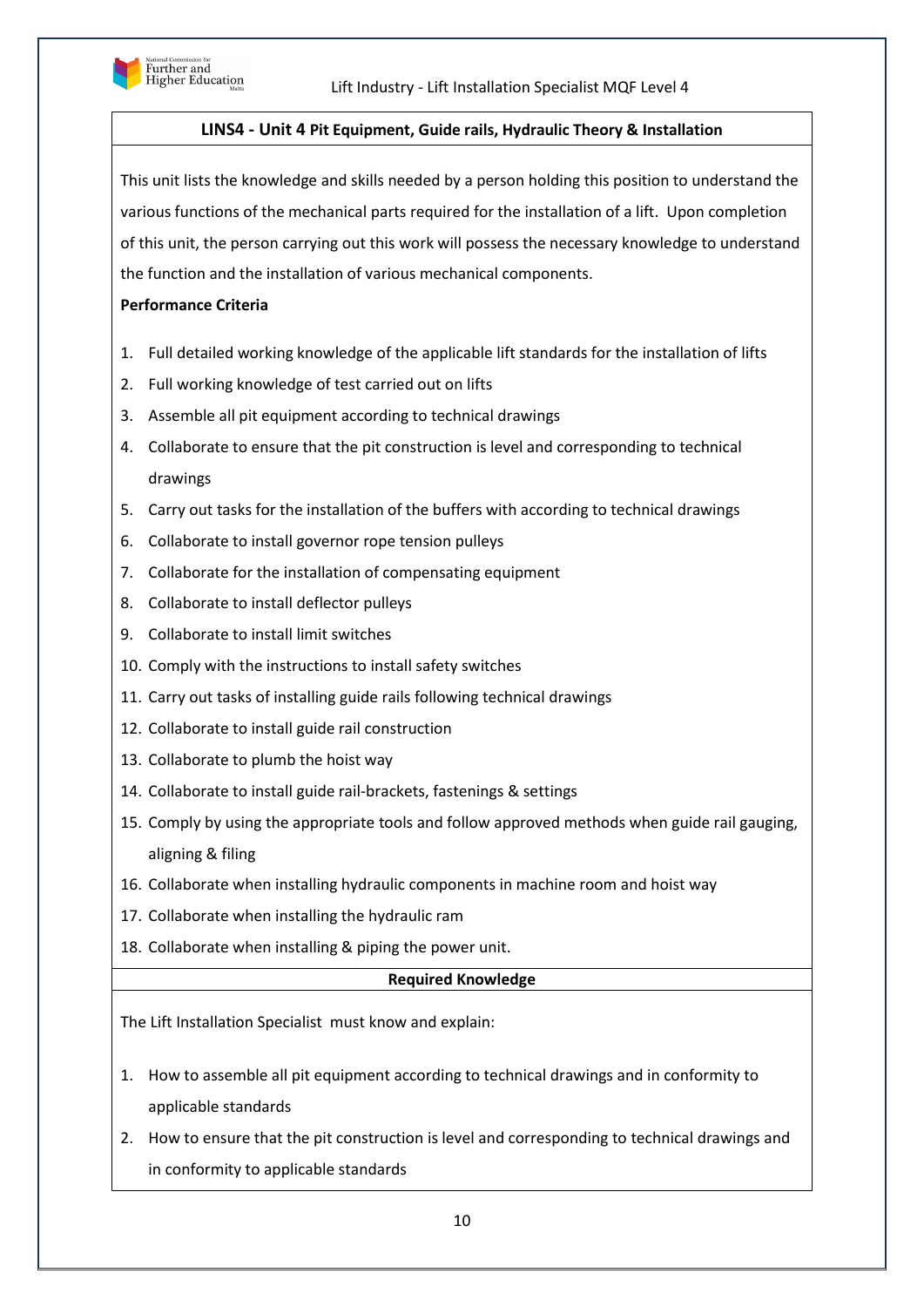

- 3. How to Sequence the steps in order to install the buffers according to technical drawings and in conformity to applicable standards
- 4. How to install governor rope tension pulleys as per technical drawings and in conformity to applicable standards
- 5. How to install compensating equipment as per technical drawings and in conformity to applicable standards
- 6. How to install deflector pulleys as per technical drawings and in conformity to applicable standards
- 7. The sequence the steps of how to install limit switches
- 8. The sequence the steps of how to install safety switches
- 9. How to install the guide rails following technical drawings
- 10. How to install plumbing in the hoist way, guide rail-brackets and fastenings & settings
- 11. How to use the appropriate tools and how to follow the approved methods when guide rail gauging, aligning & filing
- 12. The hydraulic installation that one follows when installing hydraulic components in machine room and the hoist way
- 13. How to install the hydraulic ram
- 14. The steps when installing & piping the power unit.
- 15. How to test installed safety components as per applicable standards

## **Required Skills**

The Lift Installation Specialist must be able to:

- 1. Demonstrate on how to assemble all pit equipment as per technical drawings and in conformity to applicable standards
- **2.** Plan according to technical drawings and in conformity to applicable standards to ensure that the pit construction is level
- 3. Prepare all equipment required to install buffers as per technical drawings and in conformity to applicable standards
- 4. Plan according to as per technical drawings and in conformity to applicable standards to install governor rope pulleys
- 5. Prepare all equipment required to install compensating equipment as per technical drawings and in conformity to applicable standards
- 6. Demonstrate how to install deflector pulleys
- 7. Show how to install limit switches
- 8. Show how to install safety switches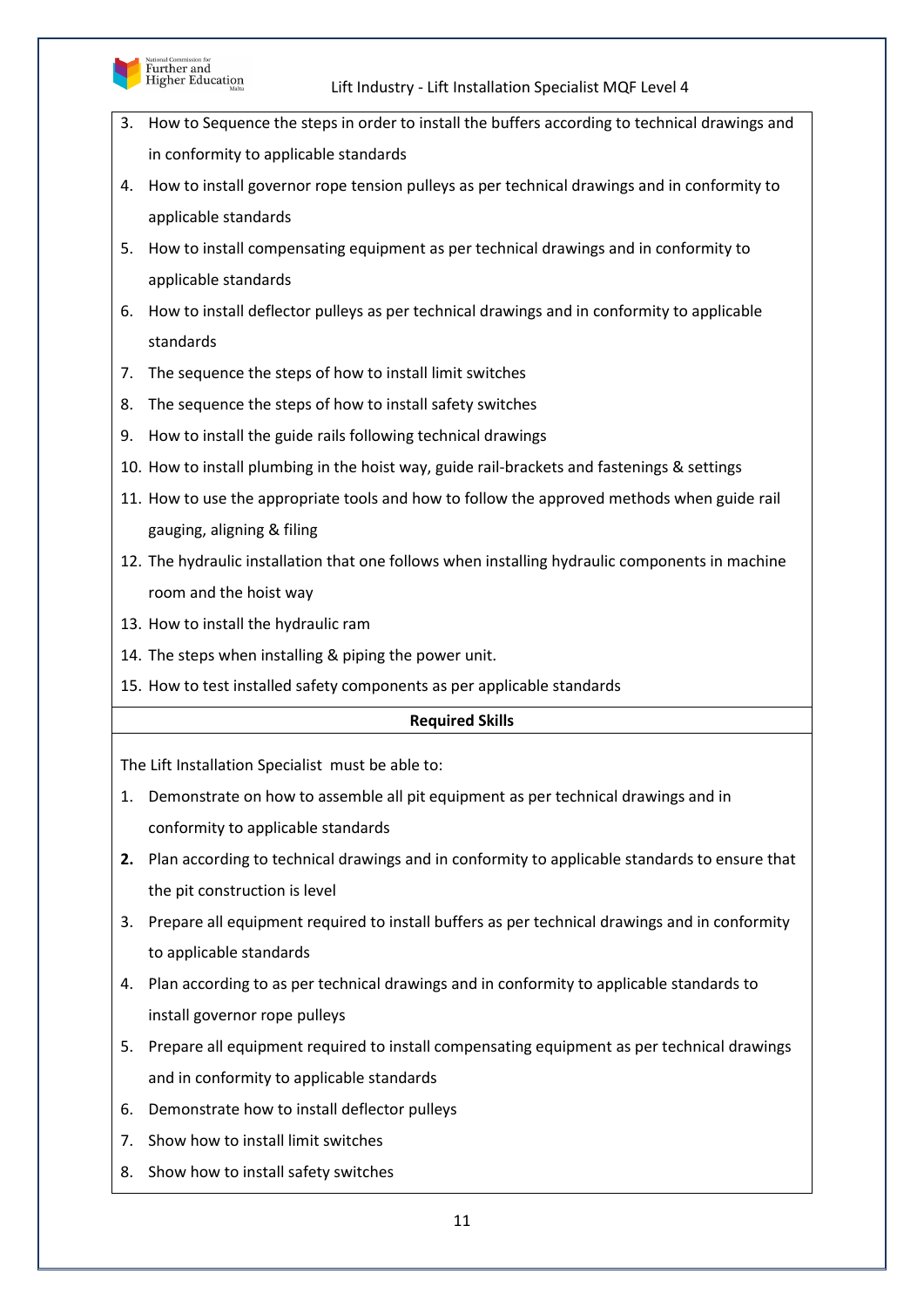

National Commission for<br>Further and<br>Higher Education

## Lift Industry - Lift Installation Specialist MQF Level 4

- 9. Plan one's work from technical drawings to install guide rails
- 10. Plan on how to install guide rail construction
- 11. Plan on how to plumb the hoist way
- 12. Plan to install the guide rail-brackets, fastenings & settings
- 13. Show how to use appropriate tools and follow approved methods when guide rail gauging, aligning & filing
- 14. Plan to install hydraulic components in machine room and hoist way as per technical drawings and in conformity to applicable standards
- 15. Plan to install the hydraulic ram
- 16. Plan to install hydraulic piping and the power unit
- 17. Carry out commissioning procedures including testing of each safety component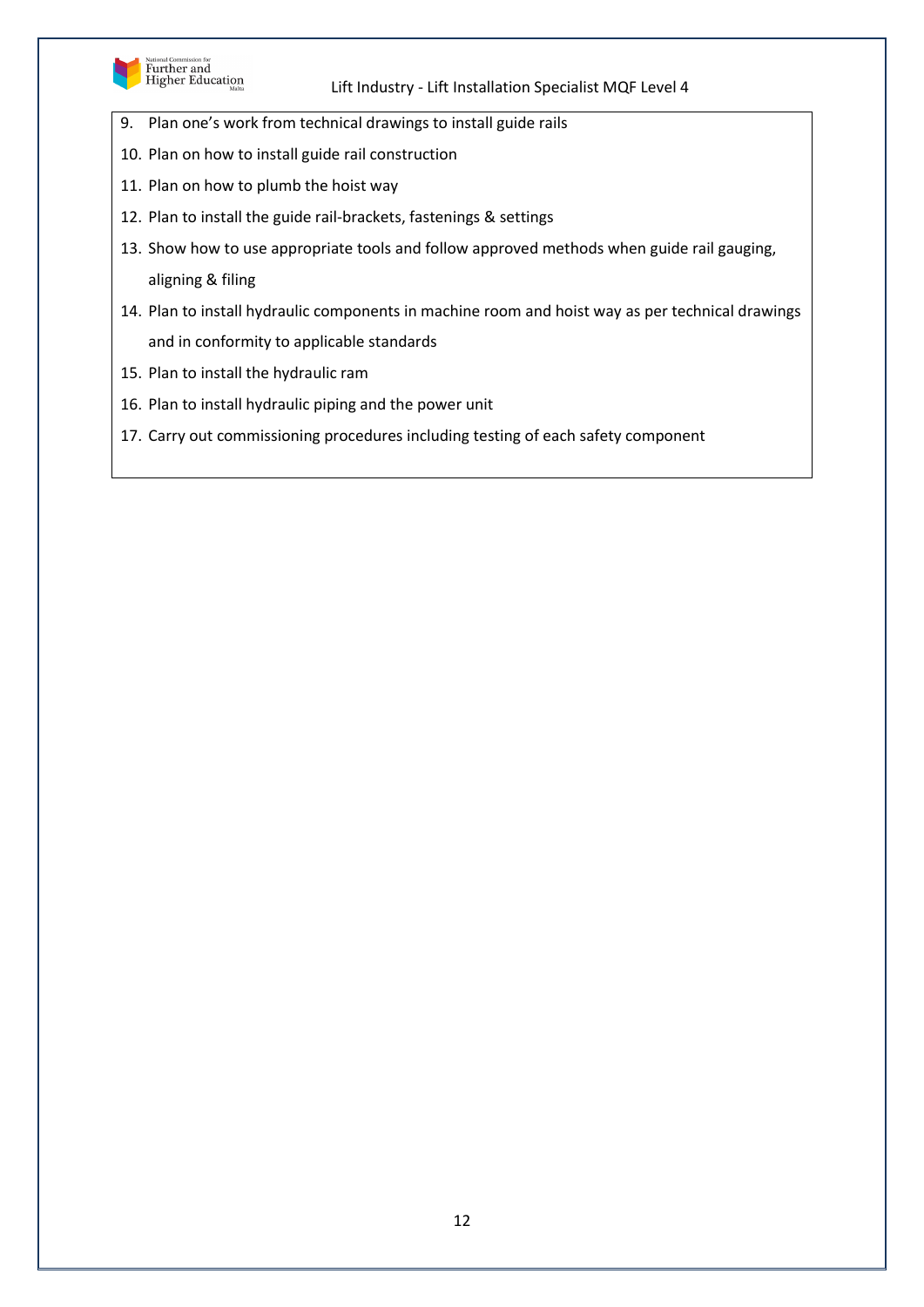

## **LINS5 - Unit 5 Traction Lift Installation**

This unit lists the knowledge and skills needed by a person holding this position to understand, lead and install a traction type lift. Upon completion of this unit, the person carrying out this work will possess the necessary knowledge to lead, install, commission and handover a traction lift as per manufacturer's instructions and relevant applicable standards.

## **Performance Criteria**

- 1. Carry out tasks in measuring and setting out lift installations
- 2. 2. Deal with installing lift well and ancillary equipment
- 3. 3. Carry out tasks for the installation of lift ropes and chains
- 4. Carry out tasks to install lift doors, frames and ancillary components
- 5. 5. Carry out tasks for the checking and setting of lift installations
- 6. 6. Carry out tasks in the installation of Traction lift equipment
- 7. Carry out the commissioning of a lift
- 8. Assist the Notified Body during the final lift inspection
- 9. Carry out the handover for the placing on the market of the lift.

#### **Required Knowledge**

The Lift installation Specialist must know and explain:

- 1. The main components required for Traction Lift Installation
- 2. How and what to measure when setting out Traction Lift Installation
- 3. How to install *lift well* and ancillary equipment for Traction Lift Installation
- 4. How to install lift ropes and compensation chains / ropes for Traction Lift Installation
- 5. How to install lift doors, frames and ancillary components for Traction Lift Installation
- 6. How to check and set lift installations for Traction Lift Installation
- 7. How to install Traction Lift Equipment
- 8. How to commission a traction lift (all types)
- 9. How to test safety components and check final refuge space measurements
- 10. Knowledge on handover procedures.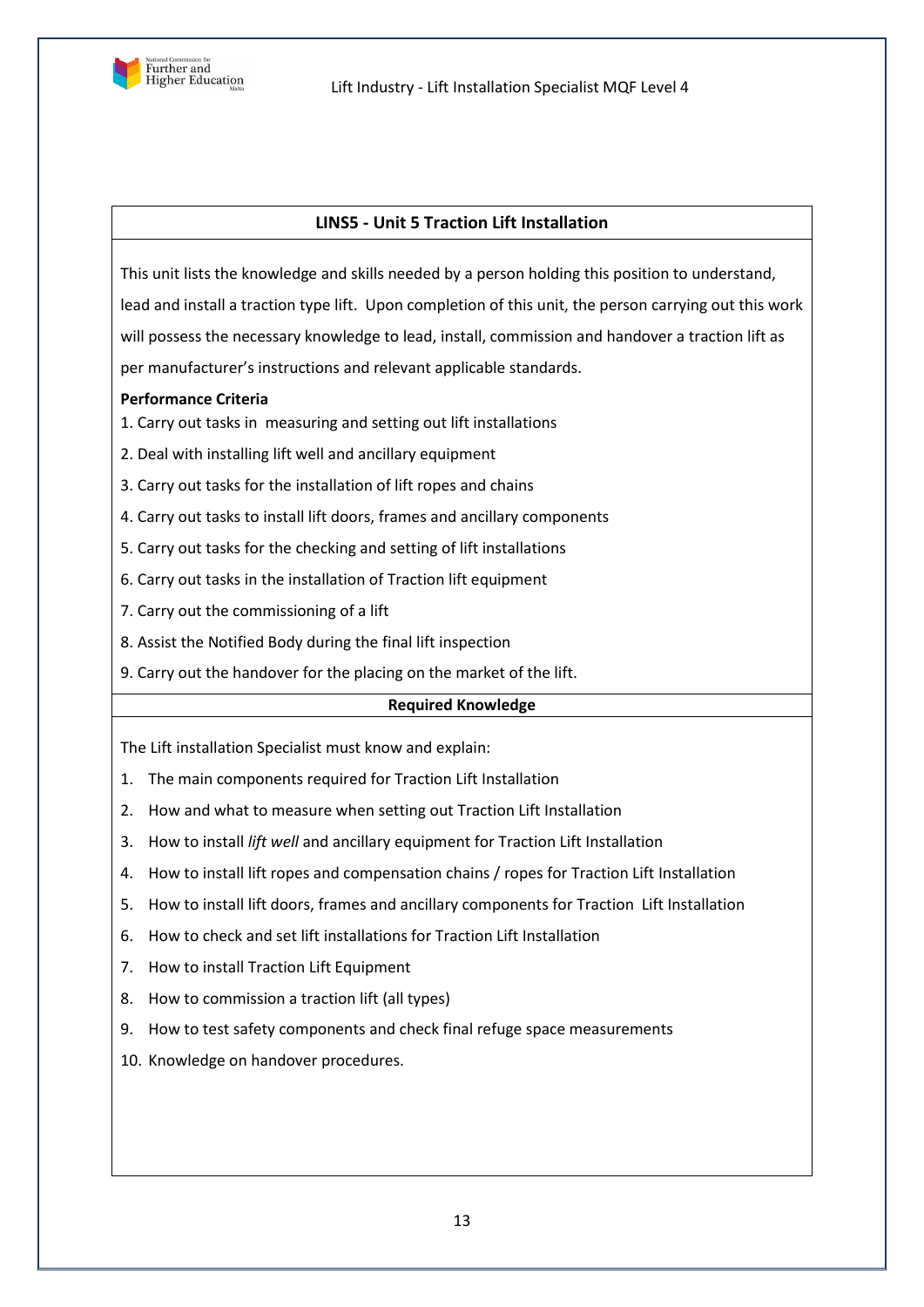

#### **Required Skills**

The Lift installation Specialist must be able to:

- 1. Discuss the function and proper use of tools, equipment and materials for Traction Lift Installation
- 2. Use appropriate and correct terminology when interacting with co-workers and clients
- 3. Discuss how one interprets instructions and refers to drawings to locate with accuracy the positioning and specifications required for the Traction lift installation tasks
- 4. Demonstrate how to measure and set out Traction Lift Installations
- 5. Demonstrate how to install lift ropes and chains
- 6. Demonstrate how to install lift doors, frames and ancillary components
- 7. Demonstrate how to check and set lift installations
- 8. Demonstrate how to install Traction lift equipment
- 9. Demonstrate how to commission a traction lift (all types)
- 10. Demonstrate the testing procedures / requirements of safety components and refuge space measurements
- 11. Demonstrate handover procedures.

# **LINS6- Unit 6 Hydraulic Lift Installation**

This unit lists the knowledge and skills needed by a person holding this position to understand, lead and install a hydraulic type lift. Upon completion of this unit, the person carrying out this work will possess the necessary knowledge to lead and install a hydraulic lift as per manufacturer's instructions and relevant applicable standards.

## **Performance Criteria**

- 1. Carry out tasks for measuring and setting out Hydraulic Lift Installations
- 2. Carry out tasks for the installation of lift well and ancillary equipment
- 3. Carry out tasks for installing lift ropes
- 4. Carry out tasks for installing lift doors, frames and ancillary components
- 5. Carry out tasks checking and setting lift installations
- 6. Carry out tasks for installing hydraulic lift equipment
- 7. Carry out the commissioning of a hydraulic lift
- 8. Assist the Notified Body during the final lift inspection
- 9. Carry out the handover for the placing on the market of the lift.